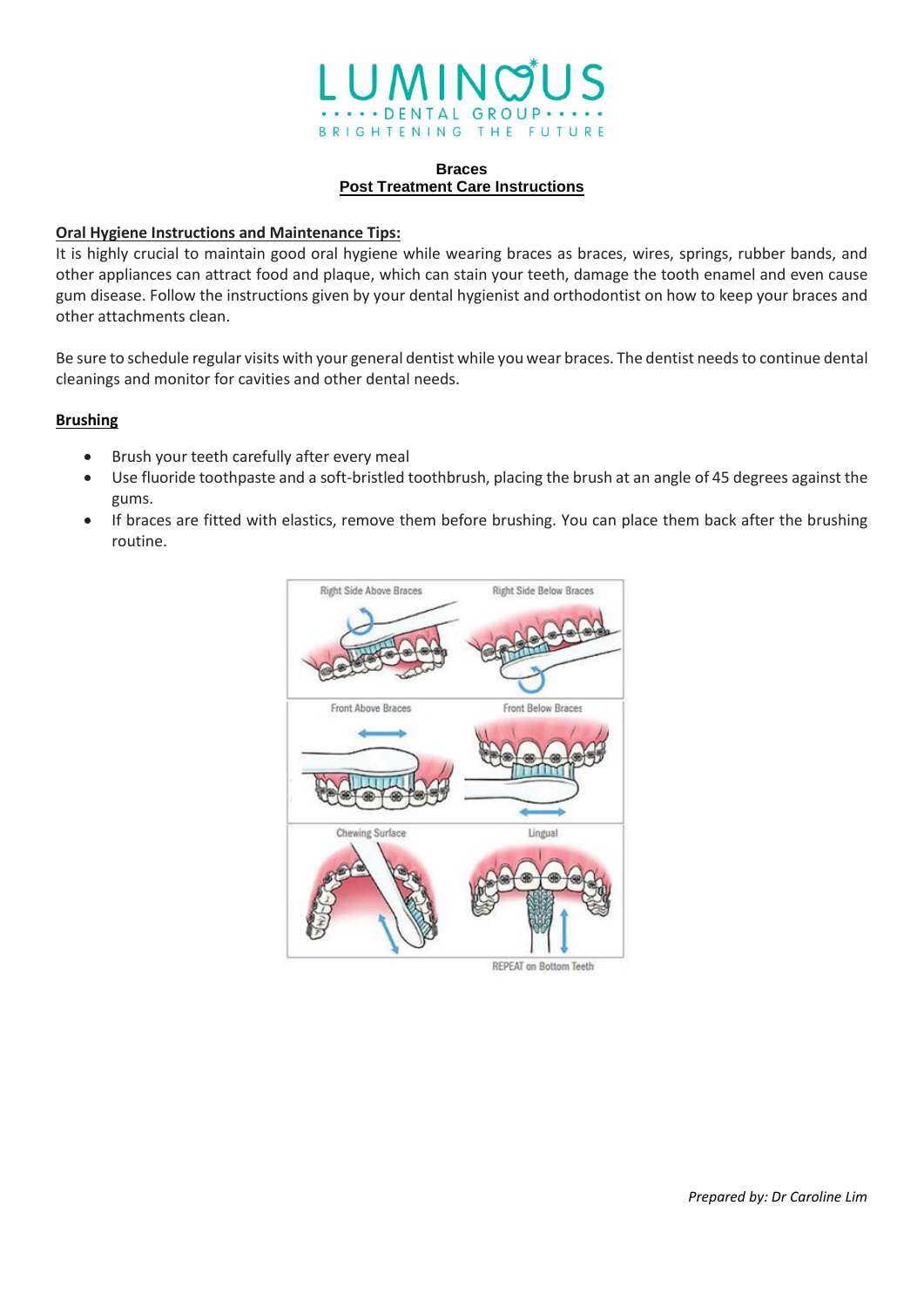

#### **Interproximal Brush Use**

- Next, brush using an interproximal brush, which is specially designed for cleaning between two braces brackets and underneath the wires.
- Insert and bring the interproximal brush down from the top and then up from the bottom between two brace, several times in each direction. Repeat in the next space between two braces and continue until all teeth have been brushed.



#### **Flossing**

• You must floss daily between the teeth and the braces to remove debris and food that may have accumulated.



#### Step 1

Carefully thread unwaxed floss between braces and wire. You may find a floss threader helpful.



Carefully floss around the braces.



Step 3 Carefully floss around the gum areas.



Carefully floss around each tooth.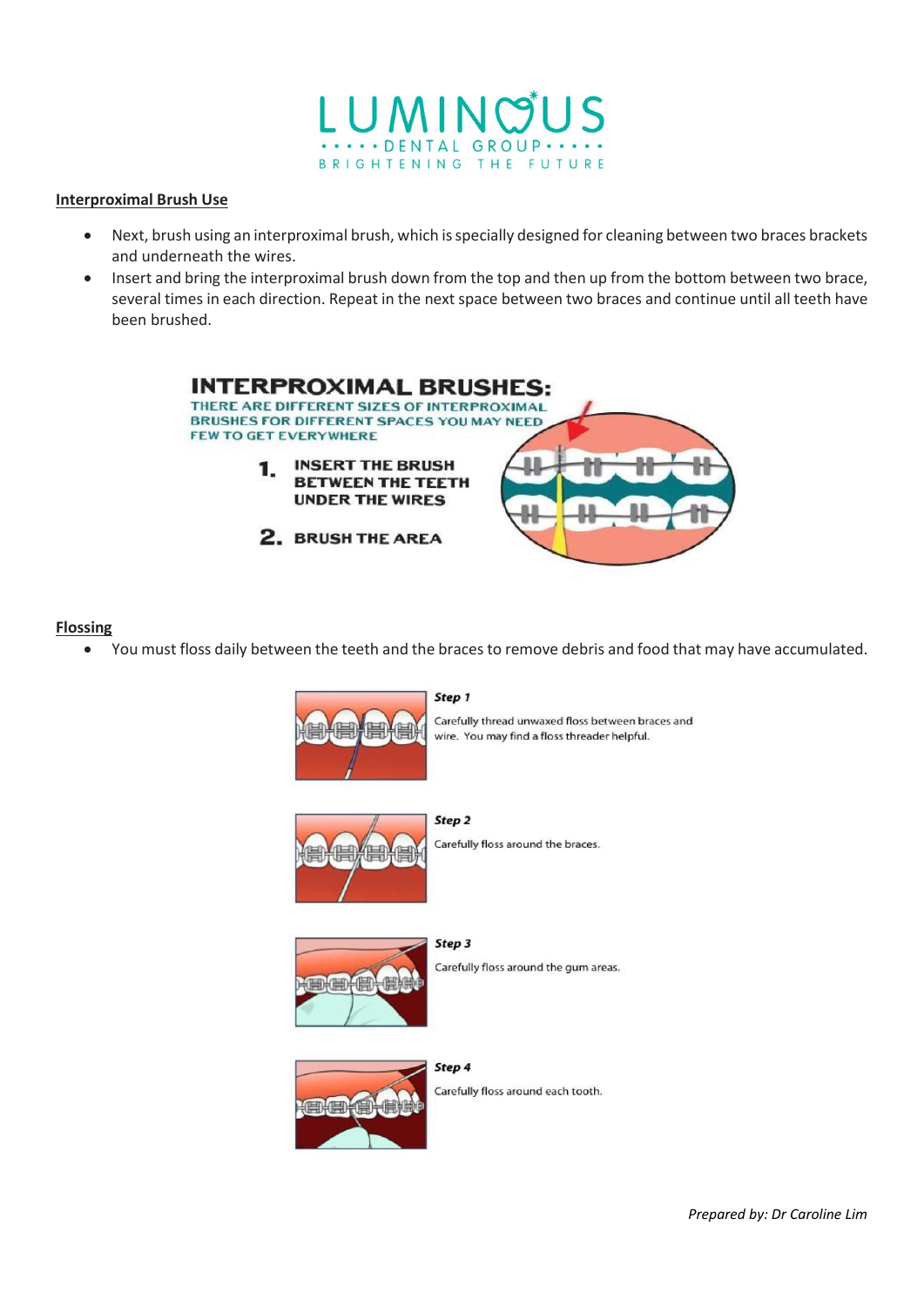

## **Eating**

- Be careful with your appliances when you eat. For the first few days, soft foods will be the best to eat.
- Please do not eat anything that is very sticky or chewy. Avoid popcorn, hard chips (like Doritos), pretzels, granola bars, nuts, ice, and all types of gum.
- Do not bite into anything that is hard or crunchy (pizza crusts, bagels, apples, carrots, etc). Instead cut these things into little pieces and chew with your back teeth. Take your corn off the cob and cut meat off the bones.